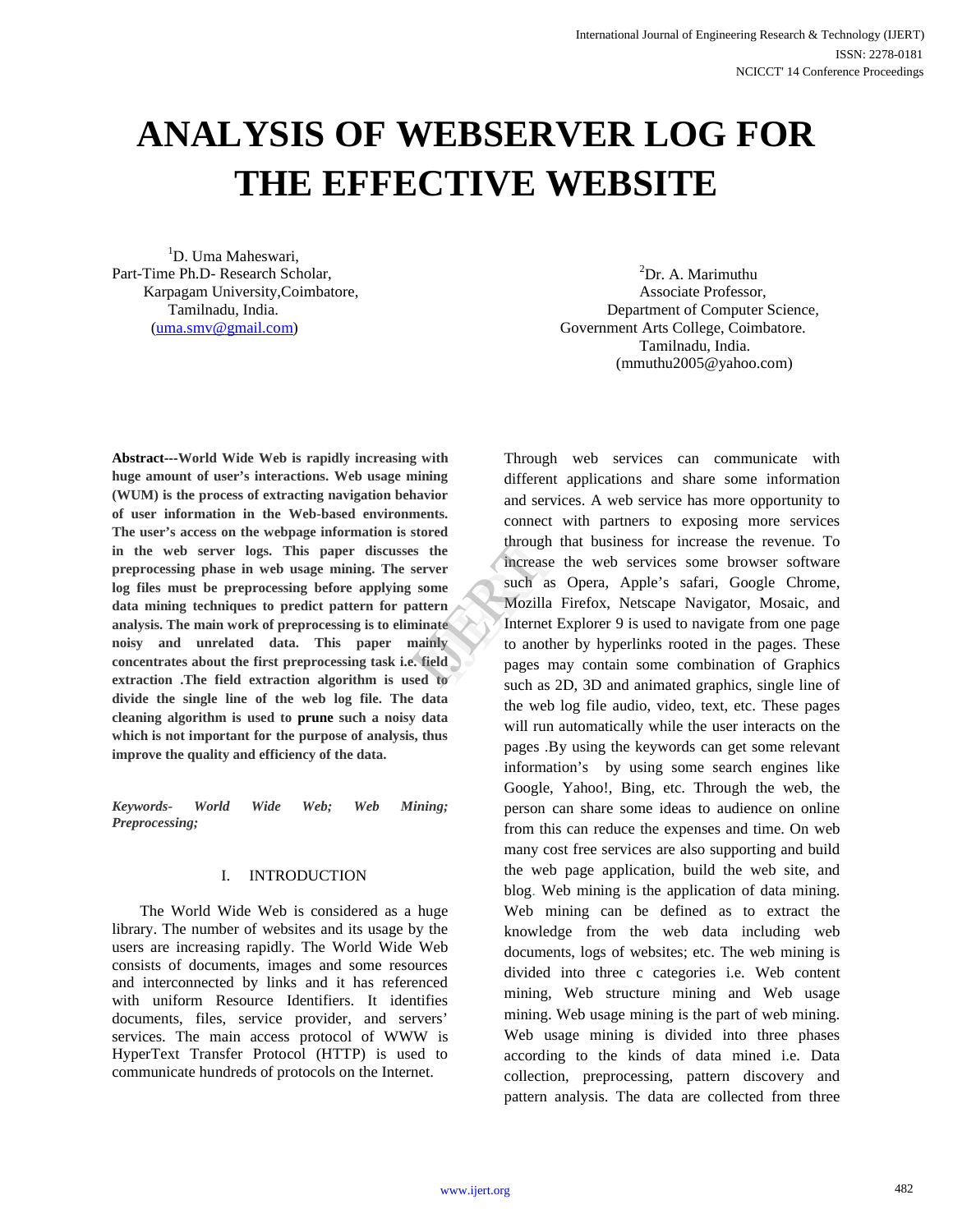main sources. They are web servers, Proxy servers, and web clients. This paper focuses on Preprocessing of data from logs.

## II. RELATED WORK

Web usage mining is one of the important areas of many researchers in one the novel approach introduced the combining of web server logs and web contents for classifying user navigation pattern and predicting users future requests[5].There exist various researches in this area and we discuss few of them here. Arvind K.sharma et al., [1] described an effectiveness of website using web mining tool. The analysis is done by web expert tool of the website, this can find the information about the users, how people viewed that page, what they have downloaded, what search keywords they have used to get the website .From the obtained result can find out the browsing needs of the website users.

Yogis H K et al.,[2] has proposed two algorithms for web usage mining. The first method is used to separate the log set. The second method is used for prune noisy data for speed up the extraction time of the users need in the website.

Didit.D et al [3] the organizations keep their attention of their user needs in their website. An online navigation behavior grows each day extracting information is a difficult issue. A WUM is designed to operate on web server logs, here two tier architecture is proposed for capturing user's information about the user visited page.Practiaclly implemented this architecture with algorithm for accuracy. C.P.Sumathi et al., [4] discussed an overview of the various steps involved in preprocessing stages. The web data is suitable for the pattern discovery and analysis from click stream the information will be stored in web servers. This log files can be preprocessed for future work.

Norhaiza Ya Abdullah presented the detail approach of preprocessing step i.e is used to clean the web server logs. Web query log contain information such as the client's IP address, time and date of request made, the resources requested, status of request HTTP method used and the type of web browser and operating system. Web query logs from an online newspaper .The web query logs undergo preprocessing stage. Clickstream information is cleaned and partitioned into a set of user interactions which will represent the behavior. The web query logs will undergo necessary task in preprocessing which data are cleaning.

Marathe Dagadu Mitharam presented the preprocessing of web usage mining for extracting

useful data from server log files to discover patterns in clickstream .The result obtained were satisfactory and contained valuable data about the log files. C.P.Sumathi discussed an overview of the various steps involved in preprocessing stages. The web data is suitable for the pattern discovery and analysis from click stream the information will be stored in web servers. This log files can be preprocessed for future work. Vellingiri.J.S the access data usually stored in the web server log files, web usage mining is used for exposing the usage patterns with sequential pattern mining, cluster mining, and association rule mining. These techniques are suitable for building adaptive web site.

Didit.D the organizations keep their attention of their user needs in their website. An online navigation behavior grows each day extracting information is a difficult issue. A WUM is designed to operate on web server logs, here two tier architecture is proposed for capturing user's information about the user visited page. Practiaclly implemented this architecture with algorithm for accuracy.

### III. WEB USAGE MINING

The web server log files record the periodic attribute and resource attribute activity. The server log files are normal text files and stores the activity on the server. Internet is the most popular way for communication, retrieving and disseminating data. Day by day the number of users and their usage is increasing rapidly. When finding data from the website shows billons of information to see the desired information from the web is challenging task. The owner of the website have to help the user needs to provide the information to the users in the personalization mechanism. Thus the users fulfill their needs from the website and increase the profit from their online. The automated tools are used for helping the user's desired information by means of search, extract, and filter. The v<br>
tion<br>
Internet<br>
Internet<br>
The v<br>
attribute and<br>
Internet<br>
Communication<br>
Communication<br>
Communication<br>
Day by da

> Web mining is the broad research area to address these issues, the growth of the web categorized into three i.e. content mining, structure mining, usage mining. The Content mining is used some techniques to find its web documents. The structure mining used in-links and out-links of web pages analyses. The usage mining defined the navigational behavior of the users. The usage mining techniques for the usage of the data based on the association rules, sequential patterns, classification and clustering. When the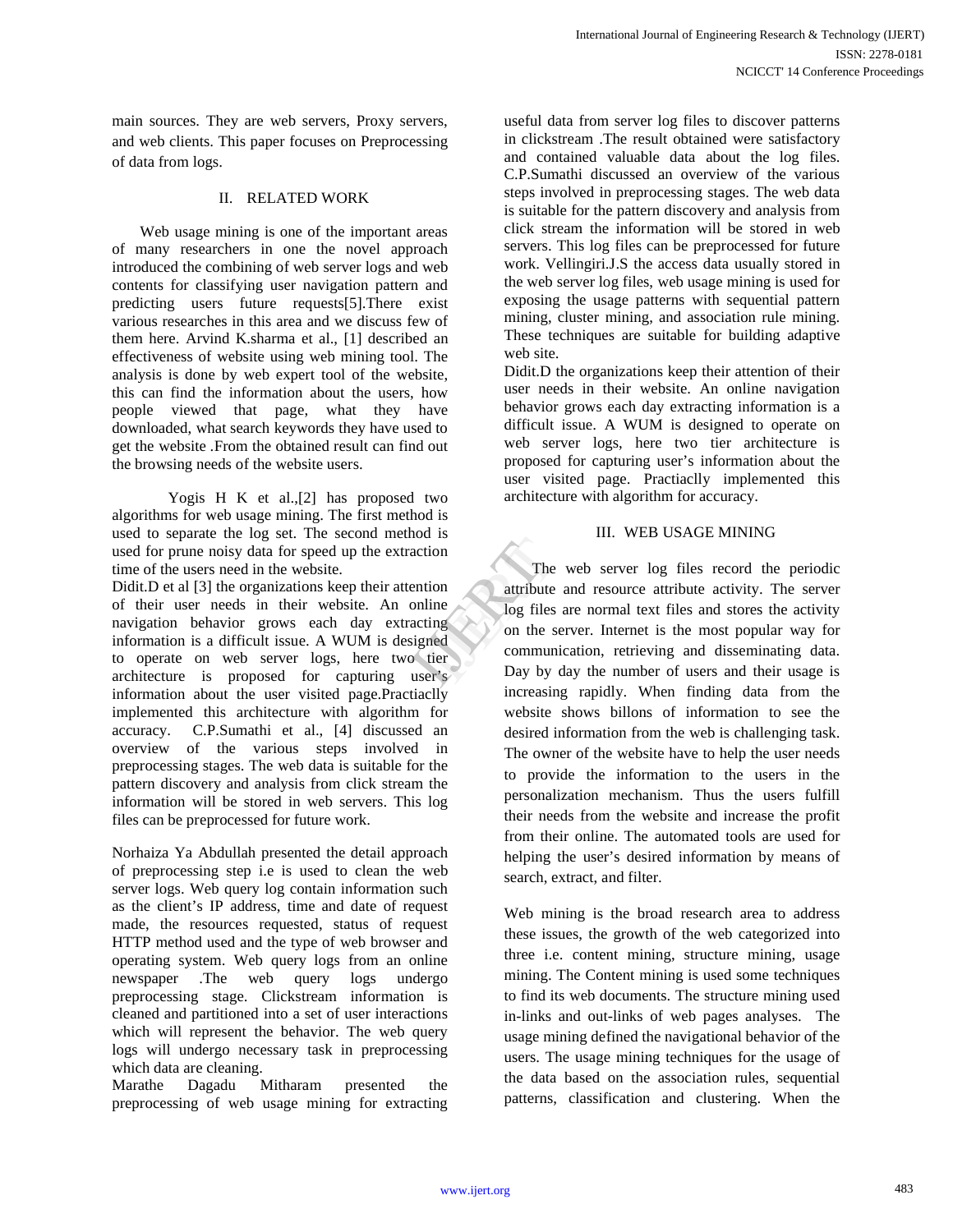content changes new pages inserted but not included in web log. For improving the personalization process, address these problems and detailed view about the semantic web technologies.

# IV. PREPROCESSING AND EXATRACTION FEATURE

In many cases, preprocessing must need to be done before using web mining algorithm. Several tasks are involved in preprocessing. The tasks are cleaning, Pageview identification, user identification, sessionization, and path completion and transaction identification. Data cleaning technique is used to removes the extraneous references that are not important for analysis. Web log records the website URLs but not the web content requested by the users, it is very difficult to predict the user's interest, activities and behaviors. Data Preprocessing is an important task for converting the usage, content and structure information contained in primary data sources. In web usage mining the server log files include web access log, referrer log, and agent log. Sample from the population has collected and applied some implementation task to extract the browsing behavior of the consumer. The information recorded in proxy server logs in various formats such as Common log format and extended log format. Some clustering techniques have been used to group the similar characteristics of the user's behavior. This methodology is applied in large organization. and<br>data<br>files<br>log.<br>lied<br>ising<br>ded

| Fig 1. Web Usage Mining Process |  |  |  |
|---------------------------------|--|--|--|
|---------------------------------|--|--|--|



# V. EXPERIMENTAL RESULTS

In this experiment we have analyzed web server logs. We used 751MB data after preprocessing we got 3.5 MB of data. Data cleaning is the first step to remove all gif, jpeg, css etc., some images are hidden into folder, the log file examined all the hidden folders.

| Number of Log files before<br>preprocessing | Number of<br>Log files<br>after<br>preprocessing |
|---------------------------------------------|--------------------------------------------------|
| 401810                                      | 44015                                            |

#### TABLE: 1 Result of Log files

After the images are removed the next step is to filter the status code.

| <b>Series</b> | <b>Status</b>  |  |
|---------------|----------------|--|
| 100           | Start again    |  |
| 200           | <b>Success</b> |  |
| 300           | Redirect       |  |
| 400           | Non Success    |  |
| 500           | Server Error   |  |

#### Fig.2 HTTP Status Code

After the IP address of each user is identified, the users are further divide into different user agents. From the graph can find the user identification based browser. The role of Web Usage Mining is to analyze the log files of the website. It represents the information about the users, browsers, Os and errors used by the visitors.

Different browser of each IP page requested for user identification based on IP address. There are many IP address if the page is accessed from different browser, it shows that they are different users.

#### VI. CONCLUSION

In this paper, we have presented detailed of preprocessing phase, which is used to clean the log files. By using vb.net we have defined the rules to clean the log files. Through this experiment we have cleaned the irrelevant data. The primary function of